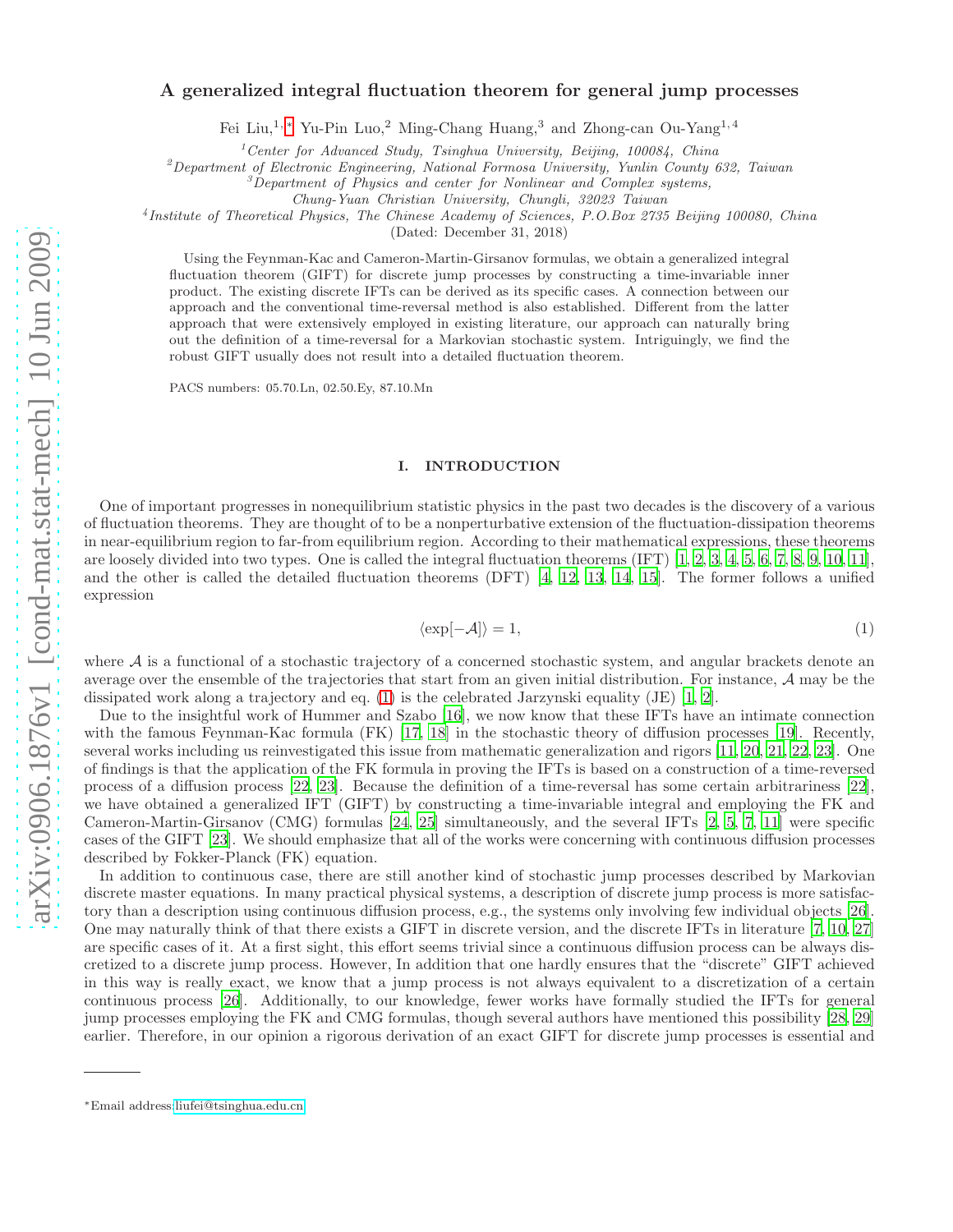meaningful. In this work we present this effort. Because we focus on the general Markovian jump processes, fewer physics are mentioned here. The detailed discussions about the specific IFTs in previous literature [\[10\]](#page-5-2) should make it up.

# II. GENERALIZED INTEGRAL FLUCTUATIONS FOR JUMP PROCESSES

We start with a Markovian jumping process described by a discrete master equation

<span id="page-1-1"></span>
$$
\frac{dp_n(t)}{dt} = [\mathbf{H}(t)\mathbf{p}(t)]_n,\tag{2}
$$

where the N-dimension column vector  $\mathbf{p}(t) = (p_1, \dots, p_N)$ <sup>T</sup> is the probabilities of the system at individual states at time t (the state index n may be a vector), the matrix element of the time-dependent (or time-independent) rate  $\mathbf{H}_{mn} > 0$   $(m \neq n)$  and  $\mathbf{H}_{nn} = -\sum_{m \neq n} \mathbf{H}_{mn}$ . Given a normalized positive column vector  $\mathbf{f}(t) = (f_1, \dots, f_N)^{\mathrm{T}}$  and a  $N \times N$  matrix **A** that satisfies conditions  $f_n \mathbf{H}_{mn} + \mathbf{A}_{mn} > 0$  ( $m \neq n$ ) and  $\mathbf{A}_{nn} = -\sum_{m \neq n} \mathbf{A}_{mn}$ , we state that an inner product  $f^{T}(t')\mathbf{v}(t')$  is time-invariable if the column vector  $\mathbf{v}(t') = (v_1, \dots, v_N)^T$  satisfies

<span id="page-1-0"></span>
$$
\frac{dv_n(t')}{dt'} = -\left[\mathbf{H}^{\mathrm{T}}\mathbf{v}\right]_n - f_n^{-1}\left[\partial_{t'}\mathbf{f} - \mathbf{H}\mathbf{f}\right]_n v_n + f_n^{-1}\left[\left(\mathbf{A}\mathbf{1}\right)_n v_n - \left(\mathbf{A}^{\mathrm{T}}\mathbf{v}\right)_n\right],\tag{3}
$$

where the final condition of  $v_n(t)$  is  $q_n$   $(t' < t)$ , and the column vector  $\mathbf{1} = (1, \dots, 1)^T$ . This is easily proved by noting a time differential  $d_{t'}\left[\mathbf{f}^{\mathrm{T}}(t')\mathbf{v}(t')\right] = d_{t'}(\mathbf{f}^{\mathrm{T}})\mathbf{v} + \mathbf{f}^{\mathrm{T}}d_{t'}(\mathbf{v})$  and the transpose property of a matrix. Employing the Feynman-Kac and Cameron-Martin-Girsanov formulas for jump processes (a simple derivation about the latter see the Appendix I), eq. [\(3\)](#page-1-0) has a stochastic representation given by

$$
v_n(t') = E^{n,t'} \left[ e^{-\mathcal{J}[\mathbf{x}, \mathbf{f}, \mathbf{A}]} q_{s(t)} \right]
$$
 (4)

and

<span id="page-1-3"></span>
$$
\mathcal{J}[\mathbf{x}, \mathbf{f}, \mathbf{A}] = \int_{t'}^{t} f_{\mathbf{x}(\tau)}^{-1} \left[ -\partial_{\tau} \mathbf{f} + \mathbf{H} \mathbf{f} + \mathbf{A} \mathbf{1} \right]_{\mathbf{x}(\tau)} d\tau - \int_{t'}^{t} f_{\mathbf{x}(\tau)}^{-1} \mathbf{A}_{\mathbf{x}(\tau)\mathbf{x}(\tau)} d\tau - \sum_{i=1}^{k} \ln \left[ 1 + \frac{\mathbf{A}_{\mathbf{x}(t_i^+) \mathbf{x}(t_i^-)}(t_i)}{f_{\mathbf{x}(t_i^-)}(t_i) \mathbf{H}_{\mathbf{x}(t_i^+) \mathbf{x}(t_i^-)}(t_i)} \right], \quad (5)
$$

the expectation  $E^{n,t'}$  is over all trajectories **x** generated from eq.[\(2\)](#page-1-1) with fixed initial state n at time t', **x**(t') is the discrete state at time  $t'$ ,  $\mathbf{x}(t_i)$  and  $\mathbf{x}(t_i^+)$  represent the states just before and after a jump occurs at time  $t_i$ , respectively, and we assumed the jumps occur  $k$  times for a process. The readers are reminded that the first and last two terms of the functional are the consequences of the FK and GCM formulas, respectively. We see that the last term is significantly different from that in the continuous processes [eq. (11) in ref. [\[23](#page-5-15)]]. Combining the stochastic representation and the time-invariable quantity and choosing  $t' = 0$ , we obtain the exact discrete GIFT for a jump process,

<span id="page-1-2"></span>
$$
\sum_{m=1}^{N} f_m(0) E^{m,0} \left\{ e^{-J[\mathbf{x}, \mathbf{f}, \mathbf{A}]} q_{\mathbf{x}(t)} \right\} = \mathbf{f}^{\mathrm{T}}(t) \mathbf{q}
$$
\n(6)

Particulary, the right hand side of the equation become 1 if  $q = 1$ .

# <span id="page-1-5"></span>III. RELATIONSHIP BETWEEN THE GIFT AND EXISTING IFTS FOR JUMP PROCESSES

The abstract eq. [\(6\)](#page-1-2) includes several discrete IFTs in literature. First we investigate the case in which the discrete system has a transient steady-state solution  $\mathbf{H}(t)\mathbf{p}^{\text{ss}}(t) = 0$ . Choosing the matrix  $\mathbf{A}=0$  and the vector  $\mathbf{f}(t) = \mathbf{p}^{\text{ss}}(t)$ , eq. [\(5\)](#page-1-3) is immediately simplified into

<span id="page-1-4"></span>
$$
\mathcal{J} = -\int_0^t \partial_\tau p_{\mathbf{x}(\tau)}^{\rm ss}(\tau) d\tau \tag{7}
$$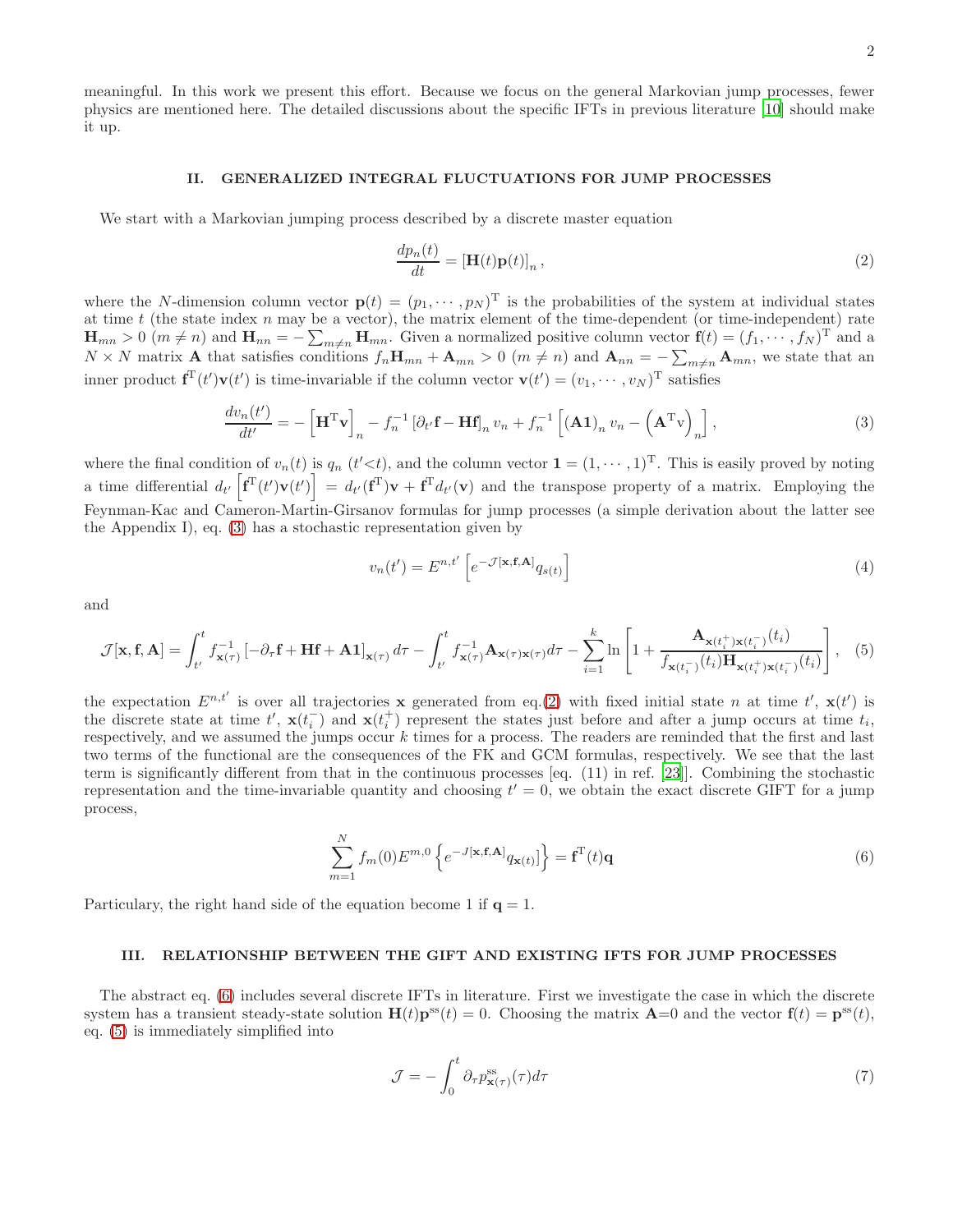If one further thinks of  $\mathbf{p}^{\text{ss}}$  satisfying a time-dependent detailed balance condition  $\mathbf{H}_{mn}(t)p_n^{ss}(t) = \mathbf{H}_{nm}(t)p_m^{ss}(t)$ , the above functional may be analogous to the dissipated work and eq. [\(6\)](#page-1-2) is the discrete version of the JE [\[1,](#page-4-0) [2\]](#page-4-1). On the other hand, if  $p^{ss}$  is a transient nonequilibrium steady-state without detailed balance, eq. [\(7\)](#page-1-4) could be rewritten to

<span id="page-2-0"></span>
$$
\mathcal{J} = \ln \frac{p_{\mathbf{x}(0)}^{\mathrm{ss}}(0)}{p_{\mathbf{x}(t)}^{\mathrm{ss}}(t)} + \sum_{i=1}^{k} \ln \frac{p_{\mathbf{x}(t_i^+)}^{\mathrm{ss}}(t_i)}{p_{\mathbf{x}(t_i^-)}^{\mathrm{ss}}(t_i)}.
$$
(8)

where we used the following relationship

<span id="page-2-1"></span>
$$
d_t \ln p_{\mathbf{x}(t)}^{\mathrm{ss}}(t) = \partial_t \ln p_{\mathbf{x}(t)}^{\mathrm{ss}}(t) + \sum_{i=1}^k \delta(t - t_i) \ln \left[ p_{\mathbf{x}(t_i^+)}^{\mathrm{ss}}(t_i) / p_{\mathbf{x}(t_i^-)}^{\mathrm{ss}}(t_i) \right]. \tag{9}
$$

Then we may interpret the first term in eq. [\(8\)](#page-2-0) as the entropy change of system and the second term as the "excess" heat of the driven jump process. Under this circumstance eq. [\(6\)](#page-1-2) is the discrete version of the Hatano-Sasa equality [\[5\]](#page-4-4).

The last case is about nonvanishing  $\mathbf{A}(t)$ . Choosing the matrix element  $\mathbf{A}_{mn}(t) = \mathbf{H}_{nm}(t)f_m(t) - \mathbf{H}_{mn}(t)f_n(t)$  $(m \neq n)$ , or the flux  $J_{mn}(t)$  between states m and n for a distribution  $f(t)$ . Obviously, the condition of  $f_n\mathbf{H}_{mn}+\mathbf{A}_{mn}$ 0. Substituting this matrix into eq. [\(5\)](#page-1-3), we obtain

<span id="page-2-6"></span>
$$
\mathcal{J} = -\int_0^t \partial_\tau \ln p_{\mathbf{x}(\tau)}(\tau) d\tau + \sum_{i=1}^k \ln \frac{\mathbf{H}_{\mathbf{x}(t_i^-) \mathbf{x}(t_i^+)}(t_i) p_{\mathbf{x}(t_i^+)}(t_i)}{\mathbf{H}_{\mathbf{x}(t_i^+) \mathbf{x}(t_i^-)}(t_i) p_{\mathbf{x}(t_i^-)}(t_i)}
$$
(10)

To achieve obvious physical meaning of the above expression, we employ eq. [\(9\)](#page-2-1) again and have

<span id="page-2-2"></span>
$$
\mathcal{J} = \ln \frac{f_{\mathbf{x}(0)}(0)}{f_{\mathbf{x}(t)}(t)} + \sum_{i=1}^{k} \ln \frac{\mathbf{H}_{\mathbf{x}(t_i^+) \mathbf{x}(t_i^-)}(t_i)}{\mathbf{H}_{\mathbf{x}(t_i^-) \mathbf{x}(t_i^+)}(t_i)}.
$$
(11)

Hence, if  $f(t)$  is the distribution of the system itself satisfying the evolution eq. [\(2\)](#page-1-1), the first term in the equation is just the entropy change of the system and the second term is interpreted as entropy change of environment [\[7,](#page-4-6) [10\]](#page-5-2). In other words, the GIFT with eq. [\(11\)](#page-2-2) is about the total entropy change of a stochastic jump process.

#### IV. THE GIFT AND TIME REVERSAL FOR JUMP PROCESSES

Like the case of continuous diffusion processes, we can connect the time-invariable inner product to be a jump process that is regarded to be a time-reversal of the original jump process [\[23](#page-5-15)]. Multiplying  $f_n(t')$  and rearranging on both sides of eq. [\(3\)](#page-1-0), we have

<span id="page-2-3"></span>
$$
\frac{d}{dt'}[f_n(t')v_n(t')] = -\sum_{m=1}^N f_m^{-1} \left[ \mathbf{H}_{mn} f_n + \mathbf{A}_{mn} \right] f_m v_m + f_n v_n \sum_{m=1}^N f_n^{-1} \left[ \mathbf{H}_{nm} f_m + \mathbf{A}_{nm} \right]
$$
(12)

Then we define a new function  $q_{\bar{n}}(s) = f_n(t')v_n(t')$ , where  $s = t - t'$  and  $\bar{n}$  represents an index whose components are the same or the minus of the components of the index  $n$  depending on whether they are even or odd under time reversal  $(t \to -t)$ . We also define a new rate matrix  $\overline{H}(s)$  whose elements are

<span id="page-2-5"></span>
$$
\overline{\mathbf{H}}_{\bar{n}\bar{m}}(s) = f_m^{-1}(t') \left[ \mathbf{H}_{mn}(t') f_n(t') + \mathbf{A}_{mn}(t') \right]
$$
\n(13)

for  $m \neq n$ , and  $\overline{\mathbf{H}}_{mm}(s) = -\sum_{n \neq m} \overline{\mathbf{H}}_{nm}(s)$ , respectively. Then eq. [\(12\)](#page-2-3) is rewritten as

<span id="page-2-4"></span>
$$
\frac{dq_{\bar{n}}(s)}{ds} = [\overline{\mathbf{H}}(s)\mathbf{q}(s)]_{\bar{n}}.\tag{14}
$$

Because of the variable  $s = t - t'$ , we interpret  $\overline{H}(t)$  to be a time-reversal of the original  $H(t)$ . Equation [\(14\)](#page-2-4) directly presents the reason of the time-invariable inner product  $f^{T}(t')v(t')$  that equals  $1^{T}q(s)$ ; the latter is a constant due to probability conservation.

The generalized time-reversal [\(13\)](#page-2-5) includes several types of time-reversal in literature [\[5,](#page-4-4) [10](#page-5-2), [30](#page-5-22)]. For convenience, we only consider even components only in the state-index n. First, if the matrix  $\mathbf{A} = 0$  and  $\mathbf{f}(t') = \mathbf{p}^{ss}(t')$  satisfying the detailed balance condition, the time-reversed rate matrix  $\overline{H}(t') = H(s)$  simply. The process determined by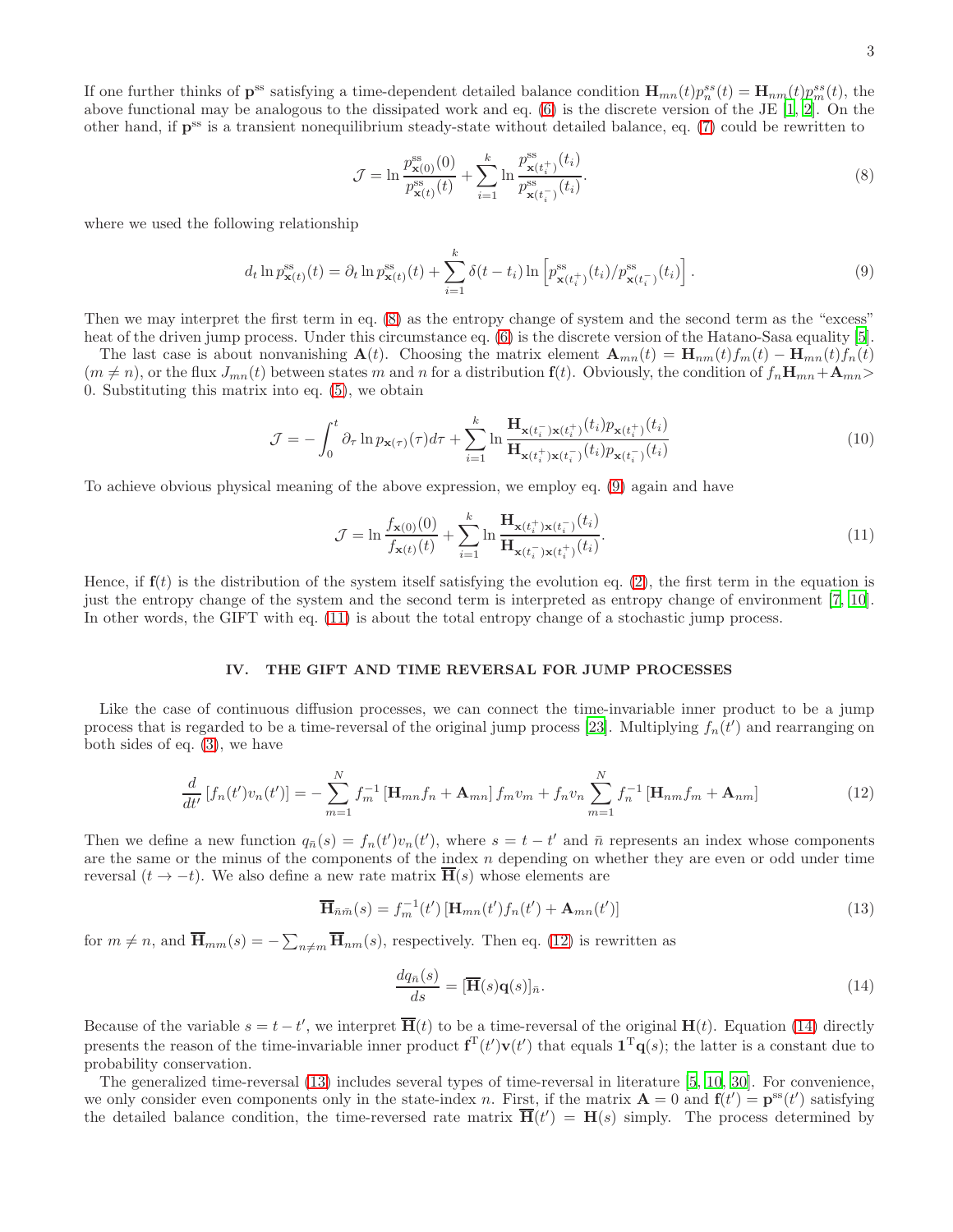4

this rate matrix was termed backward process [\[10\]](#page-5-2) (or a reversed protocol in Ref. [\[30](#page-5-22)]). In contrast, if  $\mathbf{p}^{\text{ss}}(t')$  is transient nonequilibrium steady-state, a process determined by  $\overline{\mathbf{H}}_{mn}(t') = f_n(s) \mathbf{H}_{nm}(s) / f_m(s)$  was termed an adjoint process [\[10](#page-5-2)] (or the current reversal in Ref. [\[22](#page-5-14)]). Intriguingly, if we choose  $\mathbf{A}_{mn}(s)$  to be the flux  $J_{mn}(t)$  between the states m and n for a distribution  $f(s)$ , we reobtain  $\overline{H}(t') = H(s)$  that is the same with case of the detailed balance condition. Considering that these choices of f and A here are corresponding to those in Sec. [III,](#page-1-5) respectively, we see that the JE and the IFT of the total entropy have the same physical origin. It is expected in physics since a realization of a reversed protocol is usually possible and does not depend on whether the system satisfies detailed balance condition. We should point out that one may construct infinite time-reversals, because f and A are almost completely arbitrary, e.g.,  $\mathbf{A}_{mn}(s) = \alpha J_{mn}(s)$  and  $0 \leq \alpha \leq 1$ . Before ending this section, we give two comments about the relationship  $q_{\bar{n}}(s) = f_n(t')v_n(t')$ . First, for a time-independent H, if  $f_n$  is the equilibrium solution of the rate matrix, eq. [\(3\)](#page-1-0) with zero  $\bf{A}$  is just the backward master equation [\[26\]](#page-5-18). Second, employing the relationship repeatedly, we may obtain the detailed DFTs for the specific vectors  $f(t')$  and matrixes  $A(t')$  in Sec. [III](#page-1-5) (the details see the Appendix II).

# V. CONCLUSION

In this work we derived a GIFT for general jump processes. The existing IFTs for discrete master equations are its special cases. We see that, in form the GIFT for the jump cases is apparently distinct from that for the continuous diffusions that we obtained earlier [\[23\]](#page-5-15). Additionally, we also find this robust GIFT usually does not result into a detailed fluctuation theorem. Compared to other approaches, the major advantage of the current and previous works is that the time-reversal can come out automatically during the constructions of the time-invariable integral or the inner product, which should be direct and obvious, at least from point of view of us. Of course, A limit of our two works is that we did not show some applications of the two GIFTs in concrete physical systems. We hope that this point would be remedied in near future.

This work was supported in part by Tsinghua Basic Research Foundation and by the National Science Foundation of China under Grant No. 10704045 and No. 10547002.

#### APPENDIX I: THE CAMERON-MARTIN-GIRSANOV FORMULA FOR JUMP PROCESSES

Compared to the CMG formula for continuous diffusion processes, little literature discussed the CMG formula for discrete jump processes. For the convenience of the readers, we give a simple derivation of the formula here. Given a master equation with rate matrix H. The probability observing a trajectory  $\mathbf{x}(\cdot)$  which starts state  $n_1$  at time  $t_0 = 0$ , jumps at time  $t_1$  to state  $n_2,\dots$ , finally jumps at time  $t_k$  to  $n_{k+1}$  and stay till time  $t_{k+1} = t$  is

$$
\text{prob}[\mathbf{x}(\cdot)] = \prod_{i=1}^{k} \exp\left[\int_{t_{i-1}}^{t_i} \mathbf{H}_{\mathbf{x}(t_i^-)\mathbf{x}(t_i^-)}(\tau) d\tau\right] \mathbf{H}_{\mathbf{x}(t_i^-)\mathbf{x}(t_i^+)} \times \exp\left[\int_{t_k}^{t} \mathbf{H}_{n_{k+1}n_{k+1}}(\tau) d\tau\right],\tag{15}
$$

where  $\mathbf{x}(t_i^-) = n_i$  and  $\mathbf{x}(t_i^+) = n_{i+1}$   $(i = 1, \dots, k)$ . Assuming that there is another master equation with a different rate matrix  $H' = H + A$ , where the matrix elements of A may be negative. Then the ration of the probabilities observing the same trajectory in these two equations is simply

<span id="page-3-0"></span>
$$
\frac{\text{prob}'[\mathbf{x}(\cdot)]}{\text{prob}[\mathbf{x}(\cdot)]} = e^{-Q[\mathbf{x}(\cdot)]}.
$$
\n(16)

where

$$
Q[\mathbf{x}(\cdot)] = -\int_0^t \mathbf{A}_{\mathbf{x}(\tau)\mathbf{x}(\tau)}(\tau) d\tau - \sum_{i=1}^k \ln\left(1 + \frac{\mathbf{A}_{\mathbf{x}(t_i^-)\mathbf{x}(t_i^+)}}{\mathbf{H}_{\mathbf{x}(t_i^-)\mathbf{x}(t_i^+)}}\right)
$$
(17)

Obviously, eq. [\(16\)](#page-3-0) results into a IFT

$$
\langle e^{-Q[\mathbf{x}(\cdot)]}\rangle = 1,\tag{18}
$$

where the average is over an ensemble of trajectories generated from the stochastic system with the rate matrix **H** and with any initial distribution. Choosing a specific

$$
\mathbf{A}_{mn}(t) = p_n^{\text{ss}}(t)^{-1} \left[ \mathbf{H}_{nm}(t) p_m^{\text{ss}}(t) - \mathbf{H}_{mn}(t) p_n^{\text{ss}}(t) \right] \left( m \neq n \right) \tag{19}
$$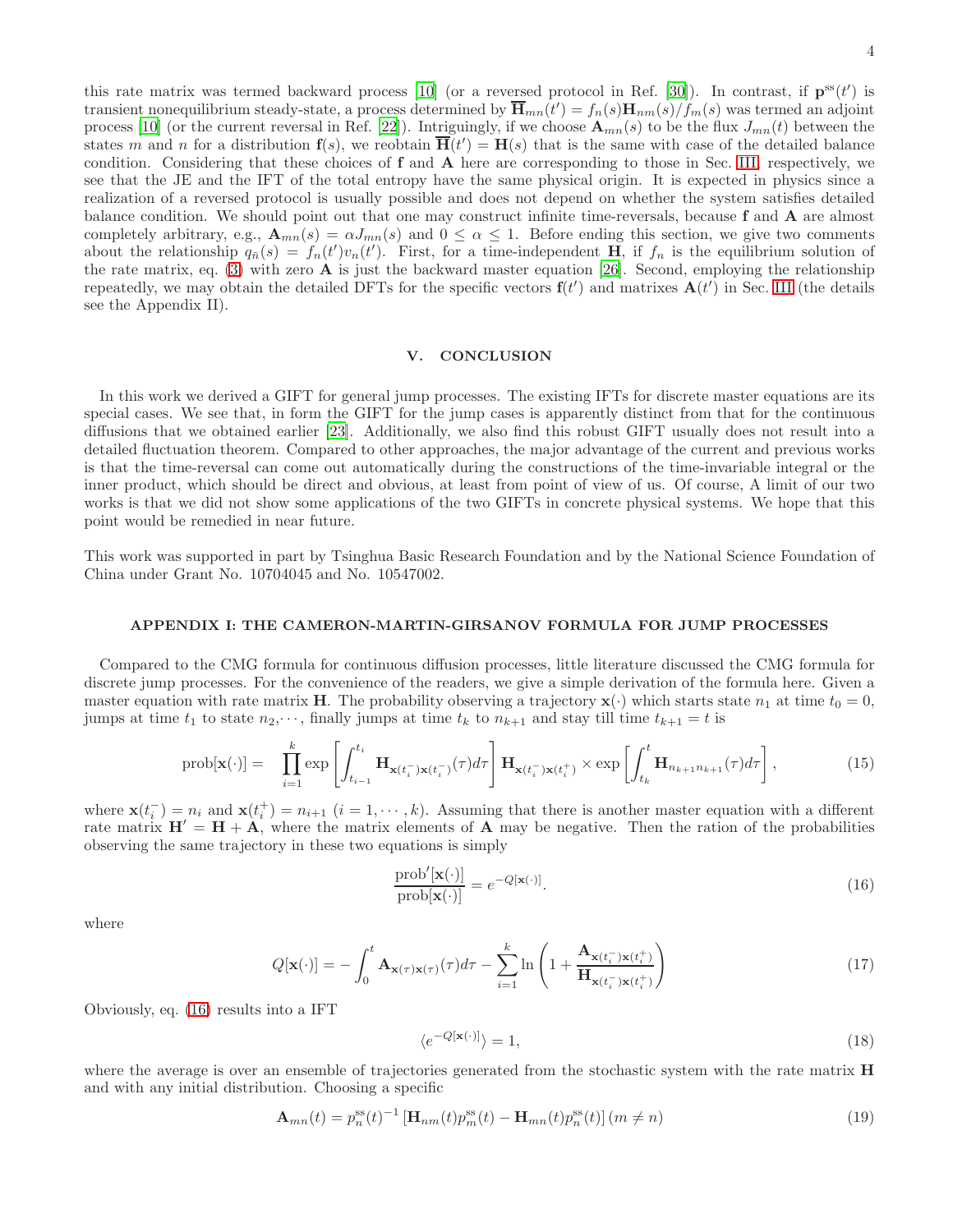and  $\mathbf{A}_{nn} = -\sum_{m \neq n} \mathbf{A}_{mn}(t) = 0$ , we obtain the IFT of the house-keeping heat [\[8](#page-5-0), [10](#page-5-2)] in discrete version, where

$$
Q_{\text{hk}}[\mathbf{x}(\cdot)] = \sum_{i=1}^{k} \frac{\mathbf{H}_{\mathbf{x}(t_i^-) \mathbf{x}(t_i^+)}(t_i) p_{\mathbf{x}(t_i^+)}^{\text{ss}}(t_i)}{\mathbf{H}_{\mathbf{x}(t_i^+) \mathbf{x}(t_i^-)}(t_i) p_{\mathbf{x}(t_i^-)}^{\text{ss}}(t_i)}
$$
(20)

Intriguingly, replacing  $p_m^{\text{ss}}$  above by the real probability distribution  $p_m(t)$  of the system **H**, one obtains an IFT with

<span id="page-4-7"></span>
$$
Q[\mathbf{x}(\cdot)] = \int_0^t \partial_\tau \ln p_{\mathbf{x}(\tau)}(\tau) d\tau + \sum_{i=1}^k \frac{\mathbf{H}_{\mathbf{x}(t_i^-) \mathbf{x}(t_i^+)}(t_i) p_{\mathbf{x}(t_i^+)}(t_i)}{\mathbf{H}_{\mathbf{x}(t_i^+) \mathbf{x}(t_i^-)}(t_i) p_{\mathbf{x}(t_i^-)}(t_i)}
$$
(21)

We notice that this functional is the almost same with that of the IFT of total entropy eq. [\(10\)](#page-2-6) except that the first term becomes minus here. In addition, the average of  $\langle Q[\mathbf{s}(\cdot)] \rangle$  is the same with the average of the total entropy since the first terms of eqs. [\(11\)](#page-2-2) and [\(10\)](#page-2-6) vanish. We are not very clear whether eq. [\(21\)](#page-4-7) has new physical interpretation.

#### APPENDIX II: THE DETAILED FLUCTUATION THEOREM

Given the transition probability of eq. [\(14\)](#page-2-4) to be  $q_{\bar{n}}(s'|m, s)$  (0<s<s' <t), the previous relationship implies

<span id="page-4-8"></span>
$$
q_{\bar{n}}(s'|m,s)f_{\bar{m}}(t-s) = f_n(t-s')E^{n,t-s'}\left[e^{-\mathcal{J}(t-s',t-s)}\delta_{\mathbf{x}(t-s),\bar{m}}\right]
$$
(22)

if one notices the initial condition  $q_{\bar{n}}(s|m, s) = \delta_{\bar{n},m}$ , where we use  $\mathcal{J}(t - s', t - s)$  to denote the functional eq. [\(5\)](#page-1-3) with the lower and upper limits  $t - s'$  and  $t - s$ , respectively, and  $\delta$  is the Kronecker's. Now we consider a mean of a  $(k + 1)$ -point function over the time-reversed system [\(14\)](#page-2-4),

$$
\langle F[\bar{\mathbf{x}}(s_k),\cdots,\bar{\mathbf{x}}(s_0)]\rangle_{\text{TR}} = \sum_{n_0,\cdots,n_k} q_{n_k}(s_k|n_{k-1},s_{k-1})\cdots q_{n_1}(s_1|n_0,s_0)q_{n_0}(s_0)F(\bar{n}_k,\cdots,\bar{n}_0)
$$
(23)

where  $0=s_0 and  $\mathbf{q}(s_0)$  is the initial distribution. If we choose a specific  $\mathbf{q}_{n_0}(s_0) = f_{\bar{n}_0}(t-s_0)$  and$ employ eq. [\(22\)](#page-4-8) repeatedly, the right hand side of the above equation becomes

$$
\langle e^{-\mathcal{J}[\mathbf{x}, \mathbf{f}, \mathbf{A}]} F[\mathbf{x}(t_0), \cdots, \mathbf{x}(t_k)] \rangle = \sum_{\bar{n}_k} f_{\bar{n}_k}(t - s_k) E^{\bar{n}_k, t - s_k} \left\{ e^{-\mathcal{J}(0, t)} F[\mathbf{x}(t - s_k), \cdots, \mathbf{x}(t - s_0)] \right\}.
$$
 (24)

Here we define  $t_i = t - s_{k-i}$  and  $0=t_0 < t_1 < \cdots < t_k=t$ . On the basis of the above discussion, if  $k \to \infty$  the function F becomes a functional  $\mathcal F$  over the space of all trajectories  $\mathbf x$ , and we get an identity

$$
\langle \bar{\mathcal{F}} \rangle_{\rm TR} = \langle e^{-\mathcal{J}[\mathbf{x}, \mathbf{f}, \mathbf{A}]} \mathcal{F} \rangle, \tag{25}
$$

where  $\bar{\mathcal{F}}(\mathbf{x}) = \mathcal{F}(\bar{\mathbf{x}})$  and  $\bar{\mathbf{x}}$  is simply the time-reversed trajectory of x. This is a generalization of Crooks' relation [\[4\]](#page-4-3). Obviously, choosing  $\mathcal F$  constant, one obtains the GIFT [\(6\)](#page-1-2). An important following question is whether the GIFT results into a DFT. For the specific matrixes  $A(t)$  and vectors  $f(t)$  in sec. [III,](#page-1-5) we indeed obtain several DFTs

<span id="page-4-9"></span>
$$
P_{\rm TR}(-J) = P(J)e^{-J},\tag{26}
$$

by choosing  $\mathcal{F}(\mathbf{x}) = \delta(\mathcal{J}[\mathbf{x}, \mathbf{f}, \mathbf{A}] - J)$ , where  $P(J)$  is the probability distribution for the quantity  $J$  achieved from the jump process [\(2\)](#page-1-1) and  $P_{TR}(J)$  is the corresponding distribution from the time-revered system [\(14\)](#page-2-4). For any a pair of  $A$  and  $f$ , eq. [\(26\)](#page-4-9) usually does not hold.

- <span id="page-4-0"></span>[1] C. Jarzynski, Phys. Rev. Lett. **78**, 2690 (1997).
- <span id="page-4-1"></span>[2] C. Jarzynski, Phys. Rev. E. 56, 5018 (1997).
- <span id="page-4-2"></span>[3] G. E. Crooks, Phys. Rev. E 60, 2721 (1999).
- <span id="page-4-3"></span>[4] G. E. Crooks, Phys. Rev. E **61**, 2361 (2000).
- <span id="page-4-4"></span>[5] T. Hatano and S. I. Sasa, Phys. Rev. Lett. 86, 3463 (2001).
- <span id="page-4-5"></span>[6] C. Maes, Sem. Poincare, 2, 29 (2003).
- <span id="page-4-6"></span>[7] U. Seifert, Phy. Rev. Lett. 95, 040602 (2005).